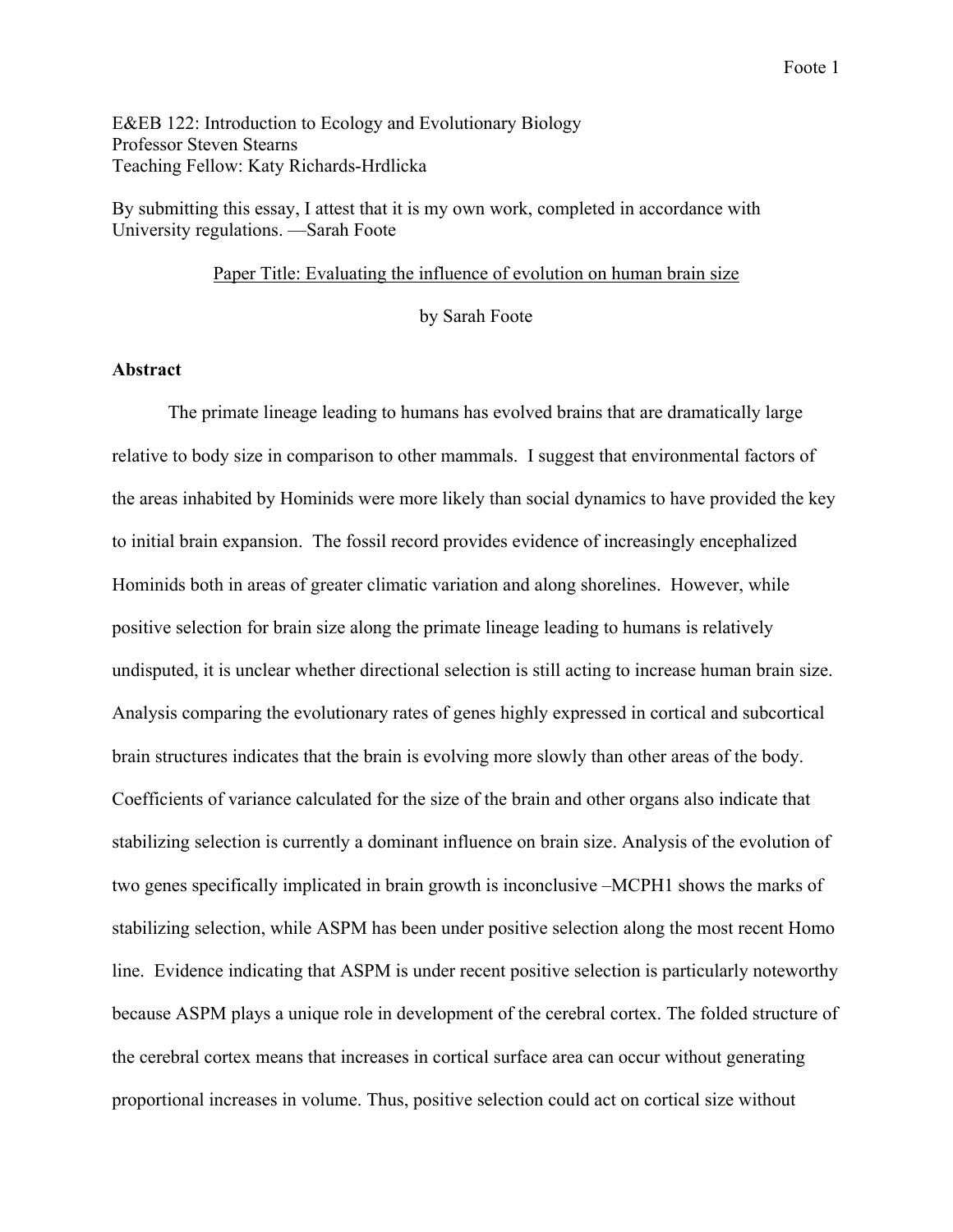producing a significant variation in measurable brain volume. For this reason, I propose that the evolution of the cerebral cortex should to be examined independently of subcortical brain structures before we draw the conclusion that brain size of modern humans is under stabilizing selection.

#### **Introduction**

One of the main features distinguishing human evolution from the evolution of other animals is the dramatic growth of the brain. The human brain is not necessarily the largest in the animal kingdom by direct volume comparison - the brains of many large organisms, such as the sperm whale and elephant, literally have more mass. However, the 'encephalization quotient', a measure of brain size as a proportion of body size, reveals that humans are more highly 'encephalized' than other animals. As encephalization is highly correlated with intelligence, understanding the evolution of brain size in humans is key to understanding the evolution of higher intelligence (McDaniel 2005). However, brain size is not the only important variable – the organization of the brain is also important. In particular, mammalian brain evolution is distinguished by the development of a cerebral cortex with extremely large surface area. In humans, a relatively enlarged cerebral cortex has increased the capacity for language development, refined social interaction, and tool-making. Thus, if we are examining human brain expansion for the purpose of understanding increased intelligence, we must focus our attention on the evolution of the cerebral cortex.

The identity of the original trigger of cortical expansion is still under debate. The classic explanation cites tool use and refined social interaction as key factors influencing the expansion of the brain (Jerison 1973). Individuals with increased tool-making and social skills conferred by a larger brain would have enjoyed reproductive advantages, passing on their genes at a higher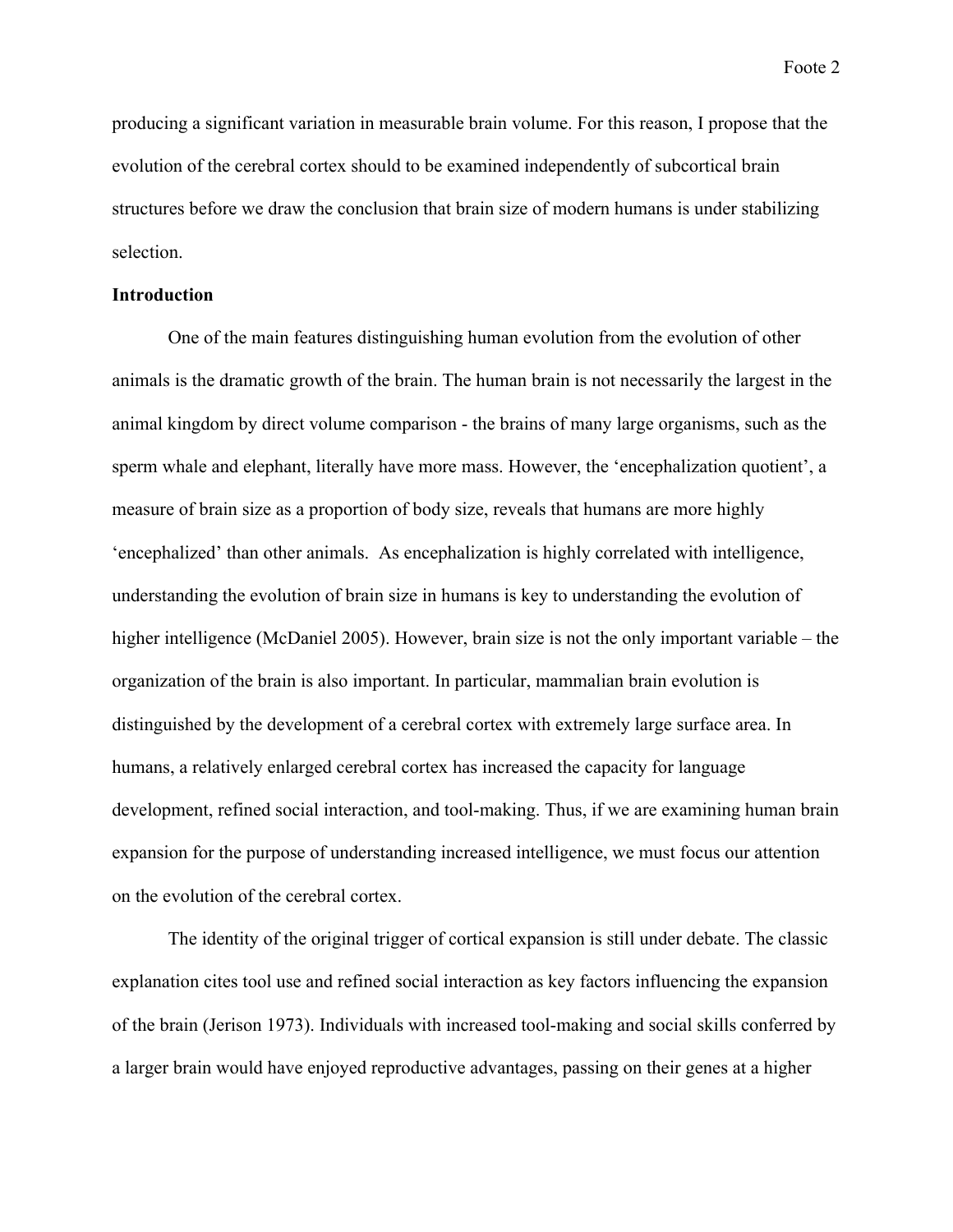rate. However, the idea that tool-making and social capacity served as triggers of brain evolution is questionable. While tool-making and social skills could potentially feed back to improve brain function, a sophisticated brain would have been necessary for those skills to develop in the first place. This observation begs the question of whether the development of tool-use preceded the development of large brains, or vice versa. Environmental explanations of cortical expansion avoid this problem. Two theories provide environmental explanations: 1) brain expansion was triggered by climatic variation (Ash and Gallup 2007) and 2) brain expansion was triggered by consumption of a shore-based diet (Cunnane and Crawford 2003). Both of these theories rely on fossil-record evidence linking brains of increasing size to particular geographical areas. Regardless of the trigger of brain expansion, the fossil record definitively indicates the influence of positive selection on brain size along the primate lineage leading to humans.

On a molecular level, the growth of the cerebral cortex is dependent on the unique pattern of cell division of neuronal progenitors. First, neuronal progenitor cells form at a narrow region around the telecephalic ventricle, where they then undergo symmetric cell division, giving rise to two daughter progenitor cells (Noctor et al. 2004). Each progenitor cell then divides asymmetrically, creating another progenitor cell and a neuron (Noctor et al. 2004). The sequence of events is strikingly similar across mammalian species. Identification of the genes responsible for regulating these specific cell division patterns provides another lens through which to examine the evolution of the cortex.

Research into the genetic causes of primary microcephaly in humans has identified two genes that are critical in ensuring the proper cell division of neuronal precursors. Those two genes are Microcephalin (MCPH1) and Abnormal spindle-like microcephaly associated (ASPM).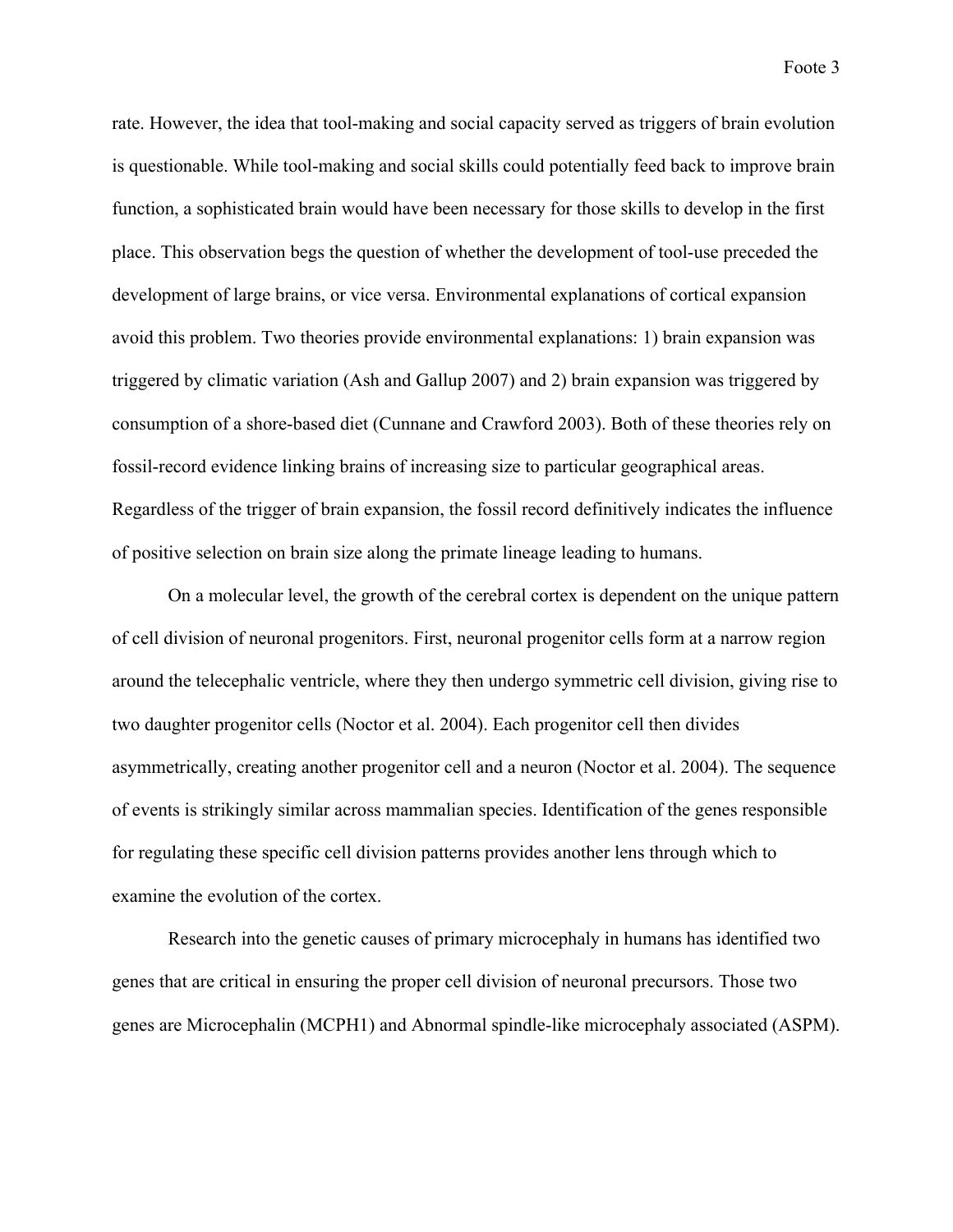Comparative studies of the homologs of those two genes across species indicate that brain size has been under positive selection along the lineage leading to humans (Evans et al. 2004). However, research examining the coefficient of variance of brain size indicates that the brain is actually evolving more slowly than other organs of the body (Miller and Penke 2007). While this evidence could simply indicate that the evolution of brain size is operating under more stringent functional constraints, it could also be indicative of stabilizing selection (Miller and Penke 2007). The issue of whether brain size is currently under directional or stabilizing selection is thus still under debate.

Both fossil records and comparative genetic studies indicate that cortical size has been under the influence of positive selection over the long run. There is a discernable trend of increased encephalization along the primate lineage leading the humans. However, the rate of evolution of human brain size has slowed dramatically over time, leading to the hypothesis that the human brain is currently under stabilizing selection. I will discuss below the initial triggers of brain evolution and the reasons some scientists believe that the force governing the evolution of brain size has shifted from positive to stabilizing selection. I will also examine the hypothesis that different regions of the brain may currently be under the influence of different types of selection.

### **Environmental triggers of brain expansion**

Examination of fossil evidence reveals a progressive increase in brain size along the mammalian lineage. This increase is particularly evident in the primate lineage leading to humans. Two theories suggest the influence of environmental factors: 1) Cunnane and Crawford's theory that consumption of a shore-based diet provided the trigger for brain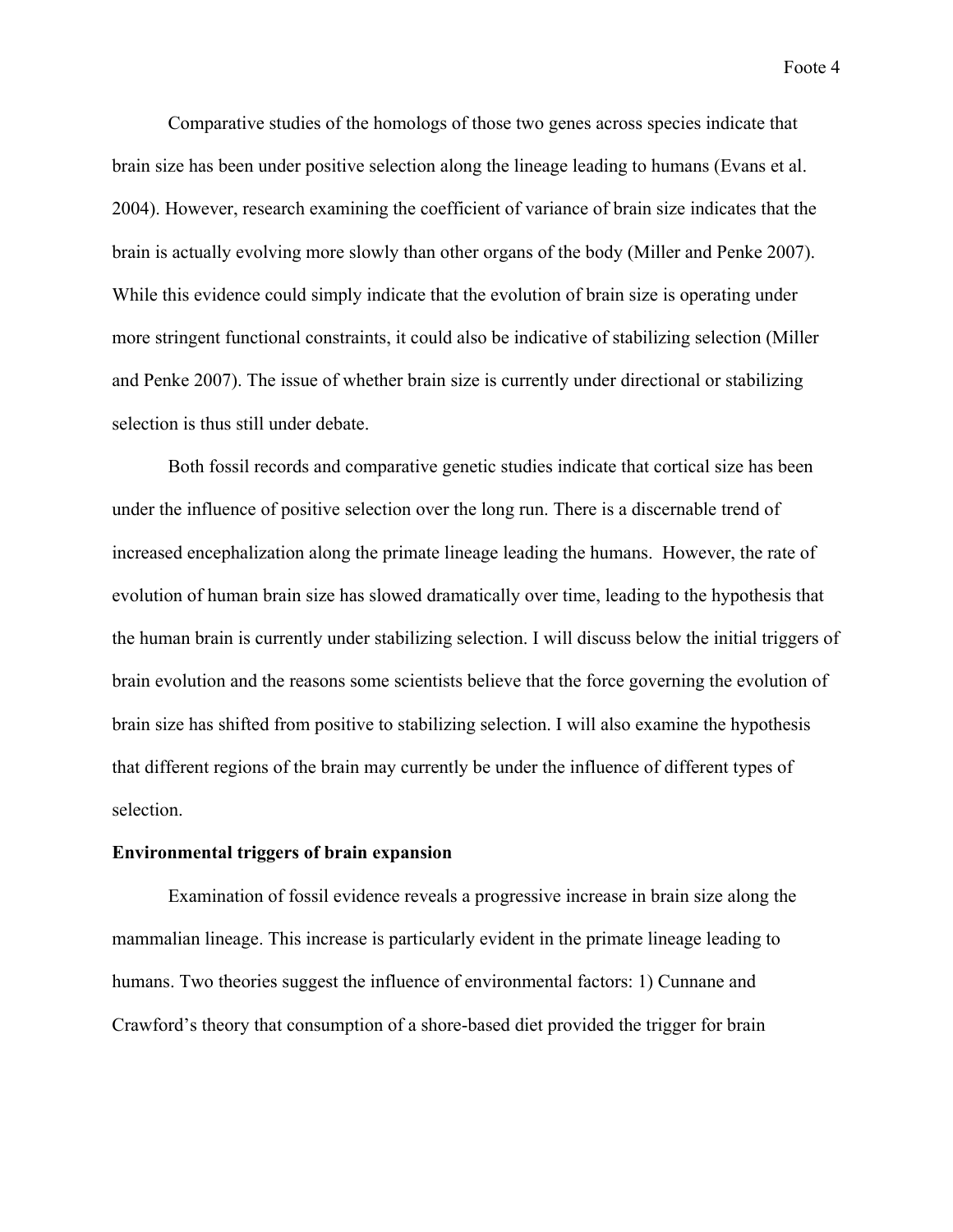evolution and 2) Ash and Gallup's theory that climactic variation provided the trigger for brain evolution.

The theory that a shore-based diet provided the trigger for brain evolution is based on the observation that the brain makes exceptional nutritional demands on the body. In adult humans, the brain accounts for about 2.3% of total body weight yet uses about 23% of the body's daily energy (Holliday 1971). The energy demands of the brain are even more disproportionate in infants. At birth, the brain accounts for 11% of total body weight yet uses about 74% of the body's daily energy (Holliday 1971). Therefore, early hominids must have lived in an environment that would have afforded them the luxury of dedicating a high energy and nutrient supply to the brain. Cunnane and Crawford have proposed that fresh and salt water shorelines would have provided just this sort of nutrient-rich environment. According to their theory, hominids discovered and then exploited the abundant array of food available near bodies of water (lakeshores, estuaries, river deltas, marshes and seashores) of East and South Africa (Cunnane and Crawford 2003). Whether hominids lived on the shores of fresh- or salt-water bodies, mollusks, crustaceans, bird's eggs, spawning fish and frogs, and a variety of plant-life would have provided an energy-rich and readily accessible diet (Cunnane and Crawford 2003). Because this rich source of calories could have been acquired with relative ease, early hominids would have had the luxury of devoting more of their energy intake to brain development without jeopardizing their chances of survival.

Cunnane and Crawford argue that access to a nutrient rich diet might also have promoted brain development indirectly, through the development of other bodily processes. They illustrate this point by noting that, while the brains of humans and chimpanzees are approximately comparable in size immediately after birth, there is a substantial difference in the deposition of

Foote 5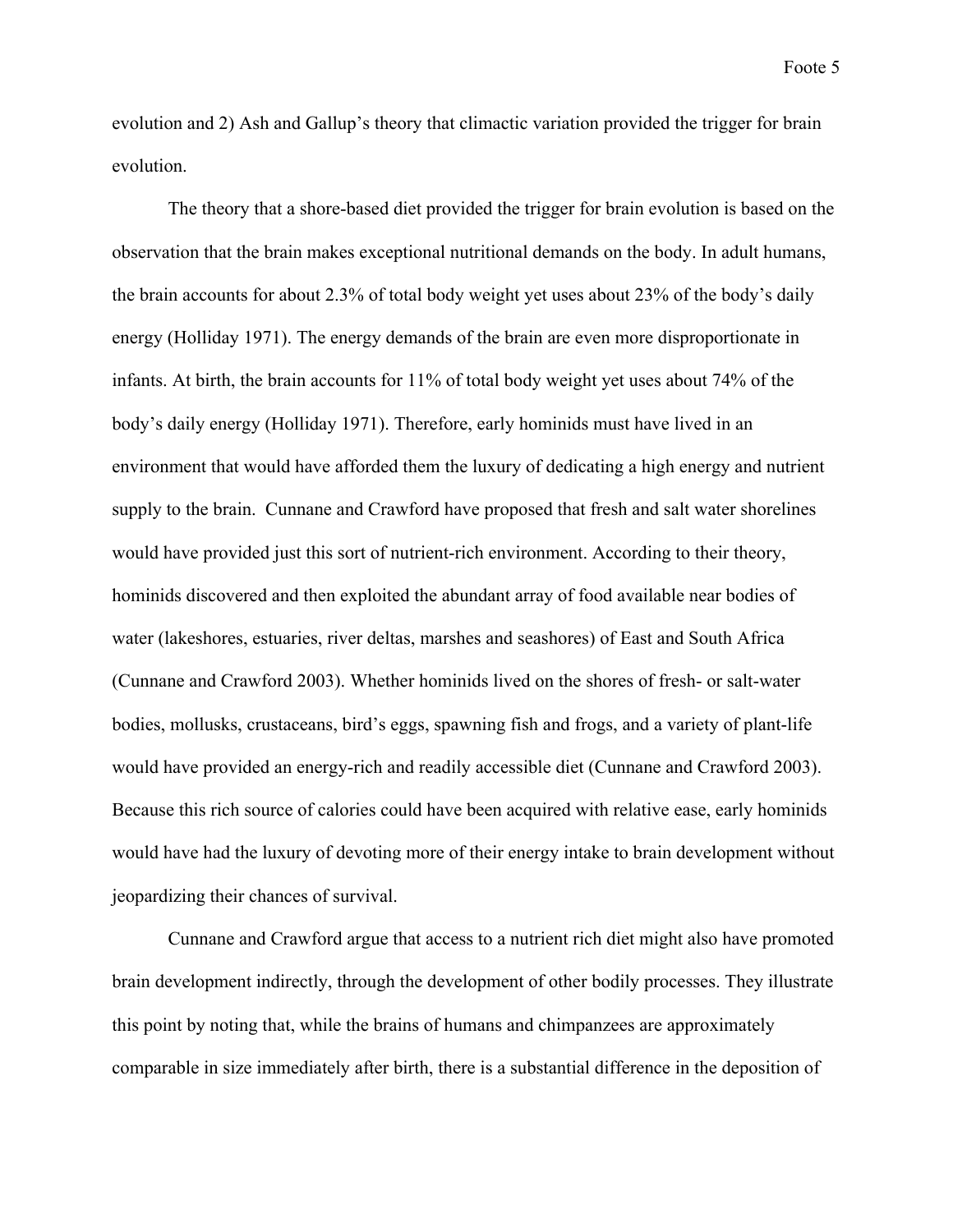fetal fat (Cunnane and Crawford 2003). At birth, body fat accounts for approximately 14% of human body weight, yet is virtually absent in chimps (Cunnane and Crawford 2003). This additional energy in fat stores provided human infants with the opportunity for brain expansion. The fat acts as expansion insurance in three ways: 1) it provides energy in the form of fatty acid triglycerides, 2) it provides the fatty acid precursors to ketone bodies required for normal brain development, and 3) it provides a supply of long-chain polyunsaturated fatty acids (Cunnane and Crawford 2003). The importance of fetal fat to brain development has been demonstrated through comparative studies of normal and pre-term infants. As most fetal fat deposition takes place in the final weeks of pregnancy, babies born 10 weeks early have about 10% of the fat of a normal term infant (Cunnane and Crawford 2003). While individuals who are born preterm generally develop mental capacities greater than those of chimpanzees, they often have smaller brains and slower rates of neurological development than normal term infants (Cunnane and Crawford 2003). It has thus been proposed that the shore-based diet led to the evolution of larger brains both directly, by providing energy necessary for brain expansion, and indirectly, by providing nutrient excess conducive to fat storage in the fetus. These hypotheses are supported by evidence from the fossil record linking early hominids to the shorelines of Lake Turkana, Kenya and Lake Victoria (Cunnane and Crawford 1993).

The main weakness of this study is that the data are purely correlational. While Cunnane and Crawford convincingly account for the presence of large-brained hominids near shorelines, they do not explicitly show that the first highly encephalized hominids were found there. To answer this objection, the study would need to include a comparative examination of fossilized remains from other areas from the same time period. This comparative study would need to demonstrate that larger skulls (reflecting larger brains) first appeared around shorelines. As the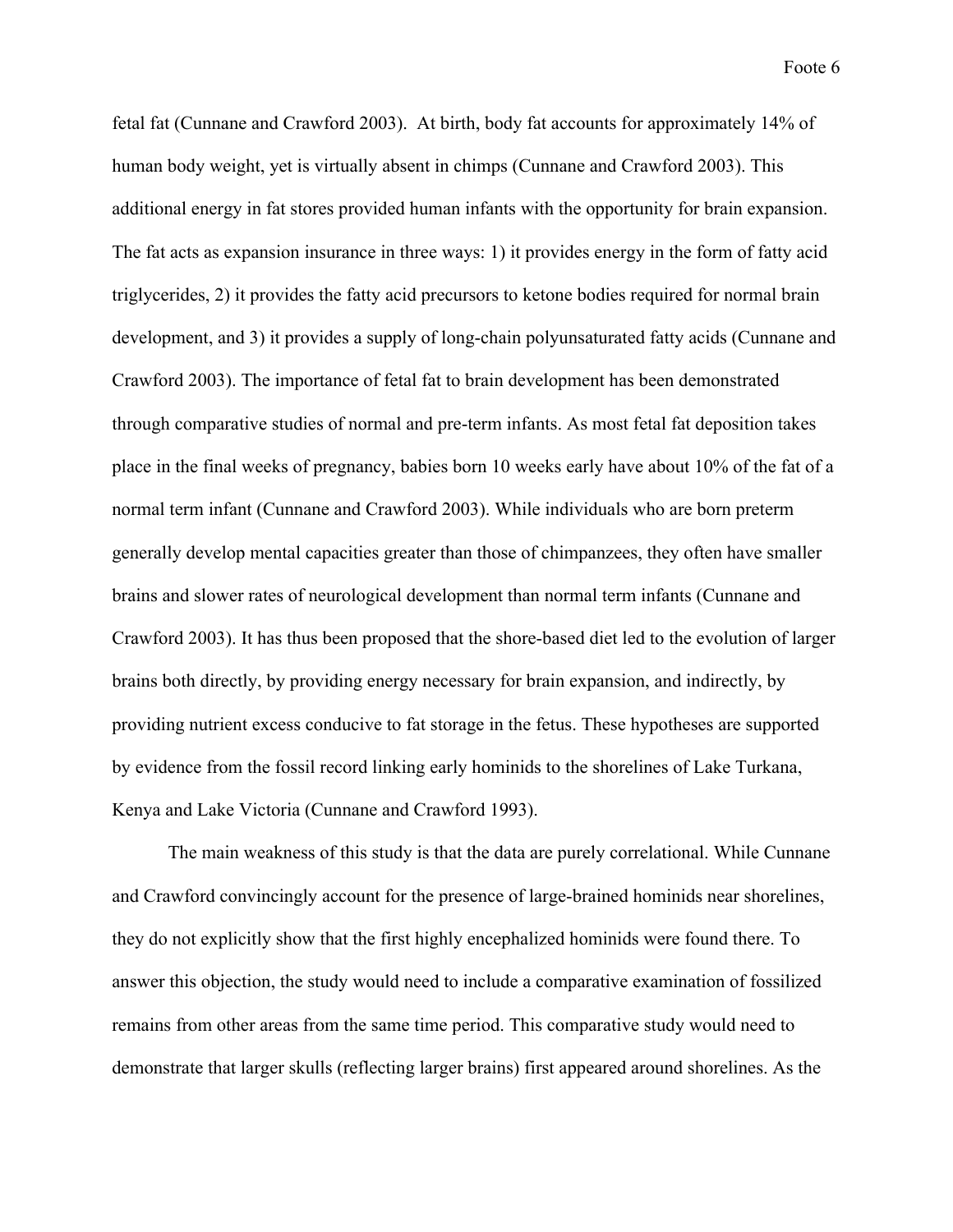study lacks such a comparative component, the possibility that hominids with bigger brains developed elsewhere and moved to the shorelines is not ruled out.

The authors of this study also place a great deal of emphasis on the idea that meat obtained through other sources could not have provided the trigger of brain expansion. This premise is not entirely convincing. Cunnane and Crawford make the point that, while consumption of prey would have met the energy demand necessary for brain development, obtaining this meat would have required a certain level of hunting skill (Cunnane and Crawford 2003). They argue that in order for hominids to hunt effectively, they would have needed toolmaking and social skills that could only have developed as the result of brain expansion. As hominids did not have the natural bodily hunting implements of other predators like lions (e.g. sharp teeth, claws), I agree with the point that a certain level of tool-production and/or social coordination would have been necessary for effective hunting. However, in formulating their objection, Cunnane and Crawford ignore the likely availability of small game and carrion. Sophisticated hunting strategies would not have been necessary for obtaining either of those meat sources. Capture and consumption of small game would have been well within the range of capability for a Hominid with a level of encephalization equivalent to that of a chimp. The nutrient load of this meat could have also have served as the trigger for cortical evolution.

In addition, while the point about fetal fat deposition in human infants is unique and interesting, the authors fail to establish causation between the consumption of a shore-based diet and the fat deposition process. While it is highly possible that consumption of the nutrient-rich diet found along shore-lines provided conditions allowing for the unique development of fetal fat deposition mechanisms, the authors do not offer any concrete evidence to prove this point. Fossil records do not confirm (or deny) the presence of fat infants. While genetic studies could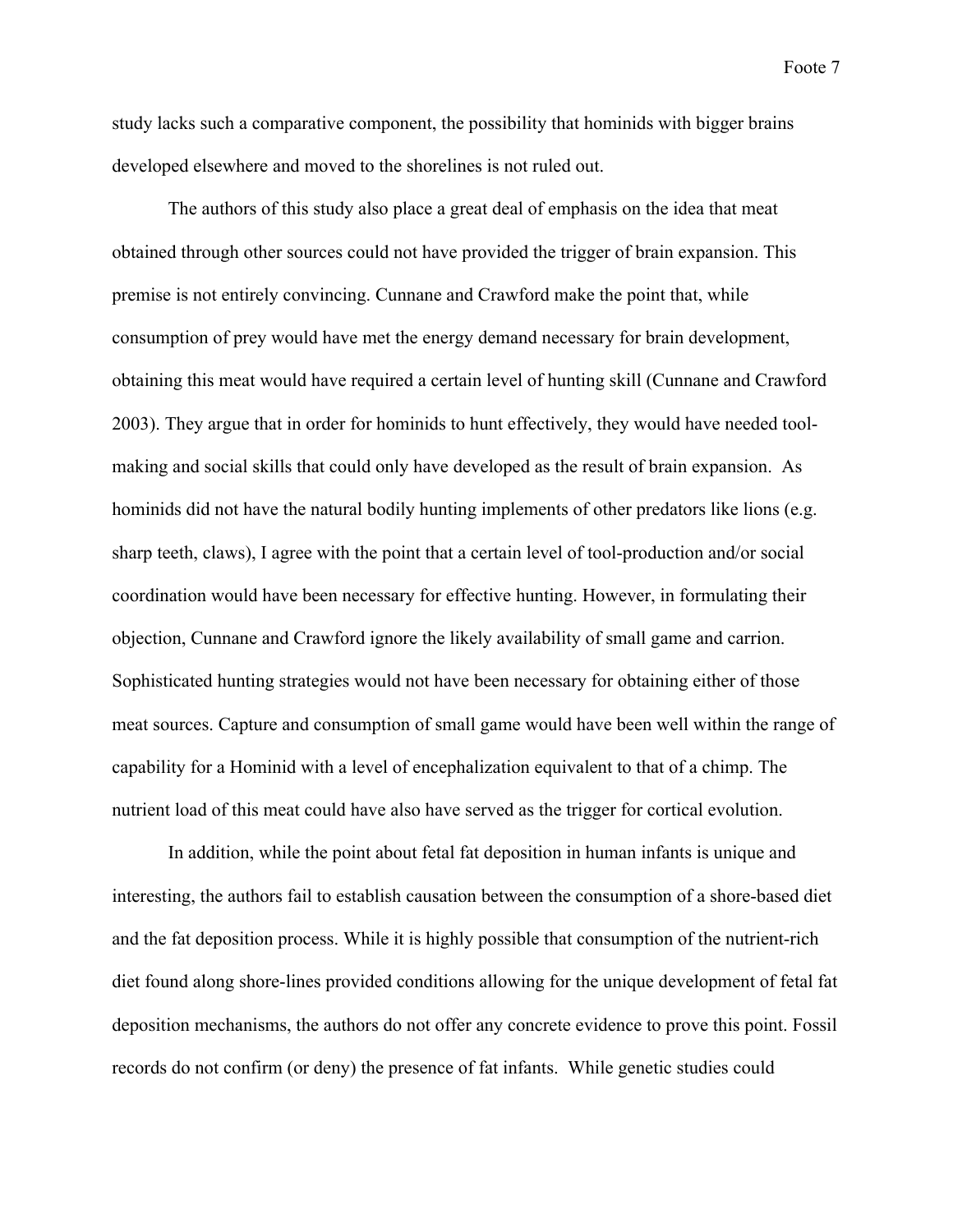demonstrate that the evolution of fetal fat deposition mechanisms preceded or coincided with increased encephalization, these were not performed. The idea that the unique pattern of human fetal fat deposition could have provided a trigger for brain evolution is deserving of further research.

A different theory proposing an environmental trigger of brain expansion posits that climactic variation and cooler temperatures in general provided the catalyst for increased encephalization (Ash and Gallup 2007). According to this "environmental variability hypothesis," inconsistency in environmental settings throughout the Pleistocene era may have favored adaptations that allowed for behavioral plasticity as a means of promoting survival (Ash and Gallup 2007). Increased brain size and the associated complex cognitive processes would have allowed for the development of a wide variety of adaptive behaviors. This increased array of adaptive behaviors would have led to an increase in the reproductive success of more encephalized Hominids in harsher environments.

Fossil records support this hypothesis by demonstrating that increases in cranial capacity in hominids were positively correlated with fluctuating extremes of environment (Ash and Gallup 2007). Oxygen isotope records and variations in sea-surface temperature (SST) were used as indices of past climate for the Pliocene and Lower Pleistocene time periods (Ash and Gallup 2007). Oxygen isotope measurements are valuable because they provide a representation of global glacial ice volume and temperature change. According to SST and oxygen isotope data, seasonal variation was particularly marked in mid to high latitudes, with temperature serving as the dominant climate variable (as opposed to humidity differences, etc.) (Ash and Gallup 2003). To address the idea that environmental variation might have been related to brain expansion, climatic variation was defined as the standard deviation of the climatic parameter (either SST or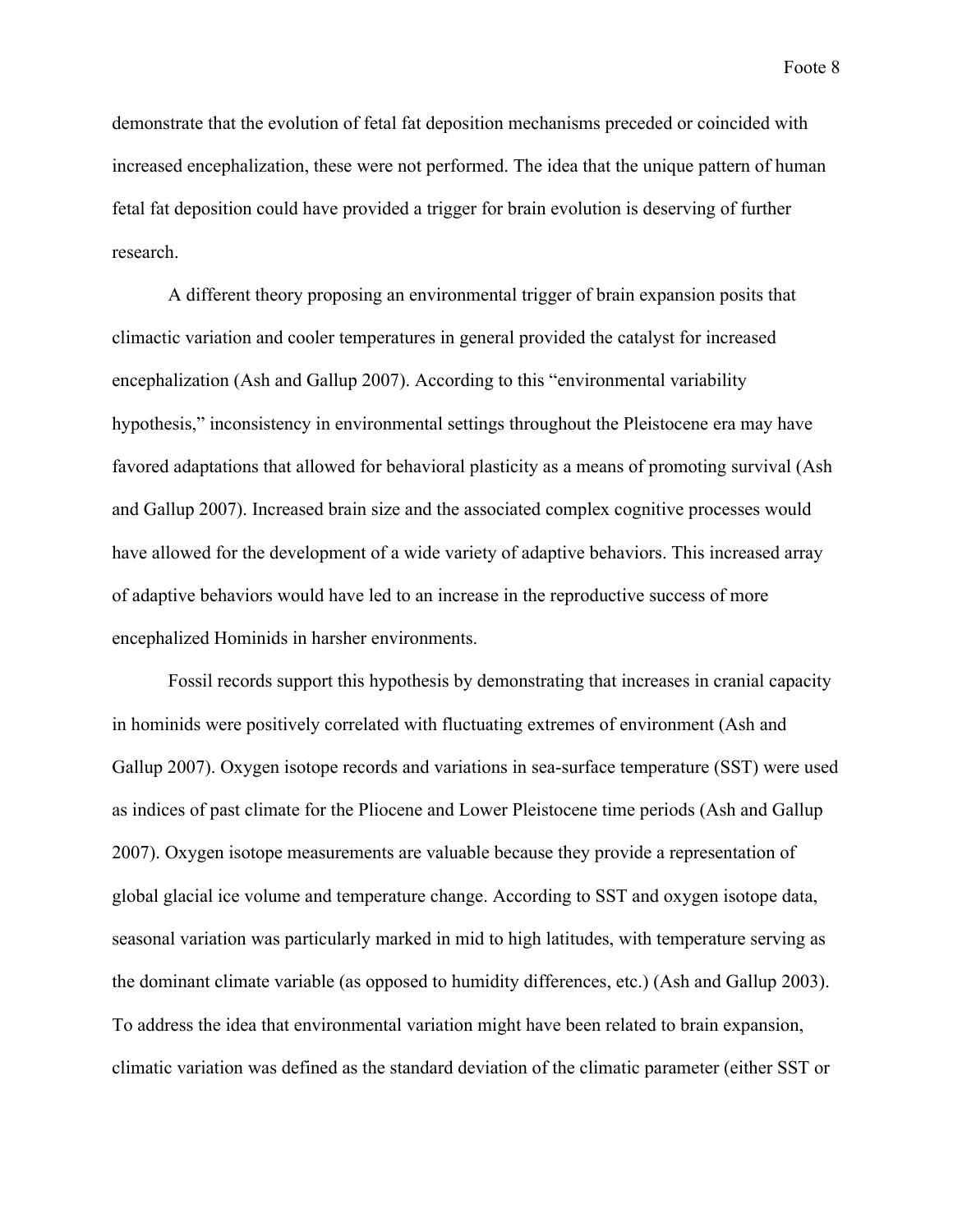oxygen isotope measurements) for the 200,000 years prior to the age of each cranium (Ash and Gallup 2003). Thus, a cranium aged 1.0 Ma was considered a product of the environment of the site of discovery 200,000 years prior. A study of 109 crania revealed that, the greater the distance between the excavation site and the equator, the greater the size of the skull (Ash and Gallup 2007). The geographical location of the fossil crania as measured by degrees latitude ultimately accounted for over 22% of the variance in absolute cranial capacity (Ash and Gallup 2007). Changes in SST and oxygen isotope values as a function time were also correlated with increases in cranial capacity (Ash and Gallup 2007). A graphical representation of this trend can be seen below in Figure 1.





Figure source: Ash, J. and G. Gallup. "Paleoclimatic Variation and Brain Expansion during Human Evolution." Human Nature 2007 **18**: 109-124.

Small sample size is one major problem of this study. Given that the authors were attempting to establish a relationship between cranial size and climatic variability across both time and geographical space, the selection of 109 crania does not seem sufficient. Also, similar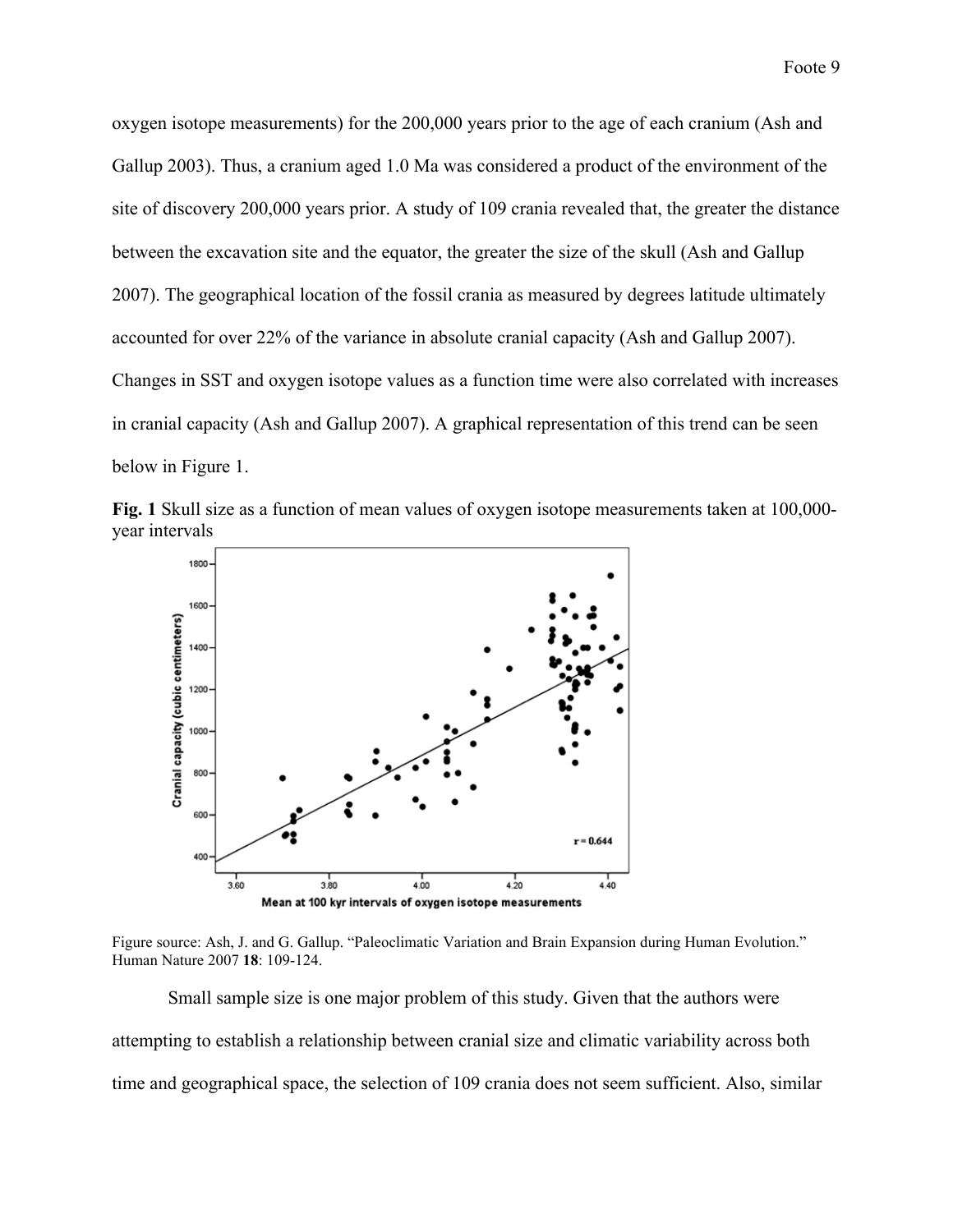to the objection I raised to the shore-based diet theory of brain expansion, I would argue that trends demonstrated in this study are again purely correlational. While it could be the case that climatic variability triggered brain expansion, we cannot rule out the possibility that hominids with greater cranial capacity preferred to settle in areas offering greater climatic variability. Locations with greater climatic variability could have offered advantages such as reduced resource competition to those organisms able to cope with the harsher standards of living. These advantages could account for the movement of hominids with increased cranial capacity to regions progressively distanced from the equator.

While the original trigger of increased hominid encephalization remains unclear, the fossil record does convincingly demonstrate that hominid brains grew larger with time. Gaining a proper understanding of the dynamics of this expansion is only possible through the examination of the unique cell biological properties of neuronal precursor cells.

#### **Cell biological processes underlying cortical expansion**

Two main features distinguish expansion of the cerebral cortex from expansion of other areas of the brain: 1) the increase in size of the cortex is caused by an increase in cell number rather than cell size and 2) the expansion of the cortex is lateral rather than radial; that is, surface area increases more than thickness (Fish et al. 2008). These unique patterns of expansion are the direct result of the particular cell biology of neural progenitor cells. Understanding the evolution of these cell biological properties is thus critical to understanding the evolution of cortical expansion.

Four specific cell biological processes are responsible for increases in neuronal cell number rather than cell size in the cerebral cortex. Three of those processes are involved in the division of apical neuronal progenitor cells of the ventricular area of the brain: 1) the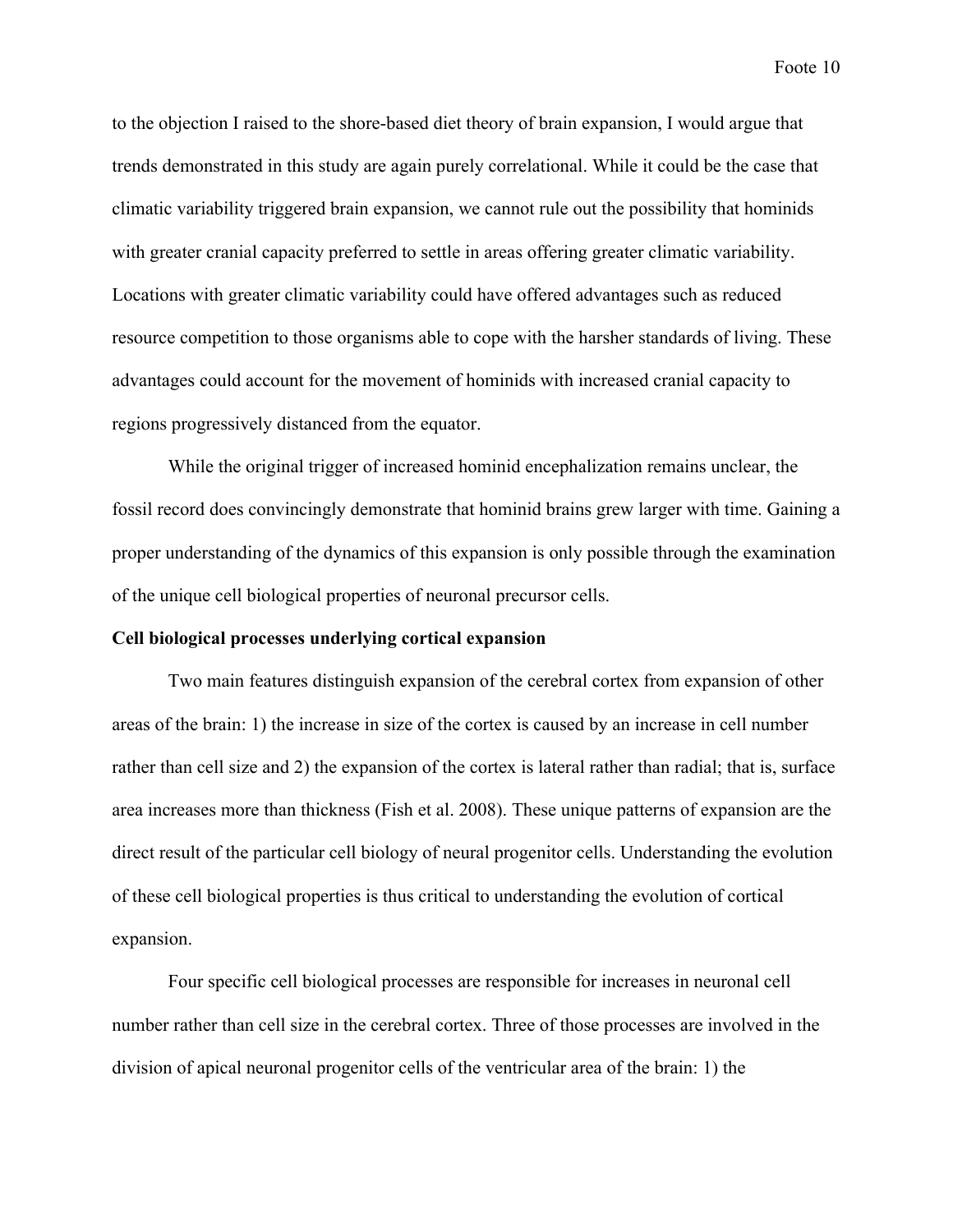pseudostratification of the progenitor layer, 2) loss of mitotic-spindle rotation in neuronal progenitor cells, and 3) maintenance of symmetric progenitor divisions (Fish et al. 2008). The fourth process involves the division of the basal progenitor cells. In primates, the division of basal progenitors is radial and polarized, causing those cells to retain more epithelial characteristics than their apical counterparts. (Fish et al. 2008). Research by Fish's team indicates that evolution of the lack of spindle rotation in apical neuronal progenitor cells was the first critical step in the development and expansion of the cerebral cortex in mammals and later in the primate lineage.

Fish's team used genetic research conducted in *Drosophila Melanogaster* to demonstrate the effects of spindle rotation on the division of neuronal cells. In *D. Melanogaster*, expression of the gene Inscuteable produces protein products that mediate rotation of the mitotic spindle in neuronal progenitors, causing the cells to undergo asymmetric divisions along a horizontal cleavage plane (Fish et al. 2008). This manner of division is a hallmark of radial division, increasing the volume of the brain more dramatically than the surface area. Though also expressed in the neuronal cells of mammals, Inscuteable does not retain the same functionality (Fish et al. 2008). In mammals, Inscuteable does not mediate spindle rotation, meaning that fewer neuronal progenitors switch from modes of asymmetric division along a horizontal plane to modes of symmetric division along a vertical cleavage plane (Fish et al 2008). The increased number of divisions along the vertical plane leads to lateral expansion of the cortex. The benefits conferred by this sort of expansion may have led to the evolution of mechanisms to protect its function; that is, mechanisms to ensure the inhibition of rotation of the mitotic spindle and thus ensure preservation of symmetric division (Fish et al. 2008). The expression of abnormal spindle-like microcephaly associated protein (Aspm) is one example of a mechanism that may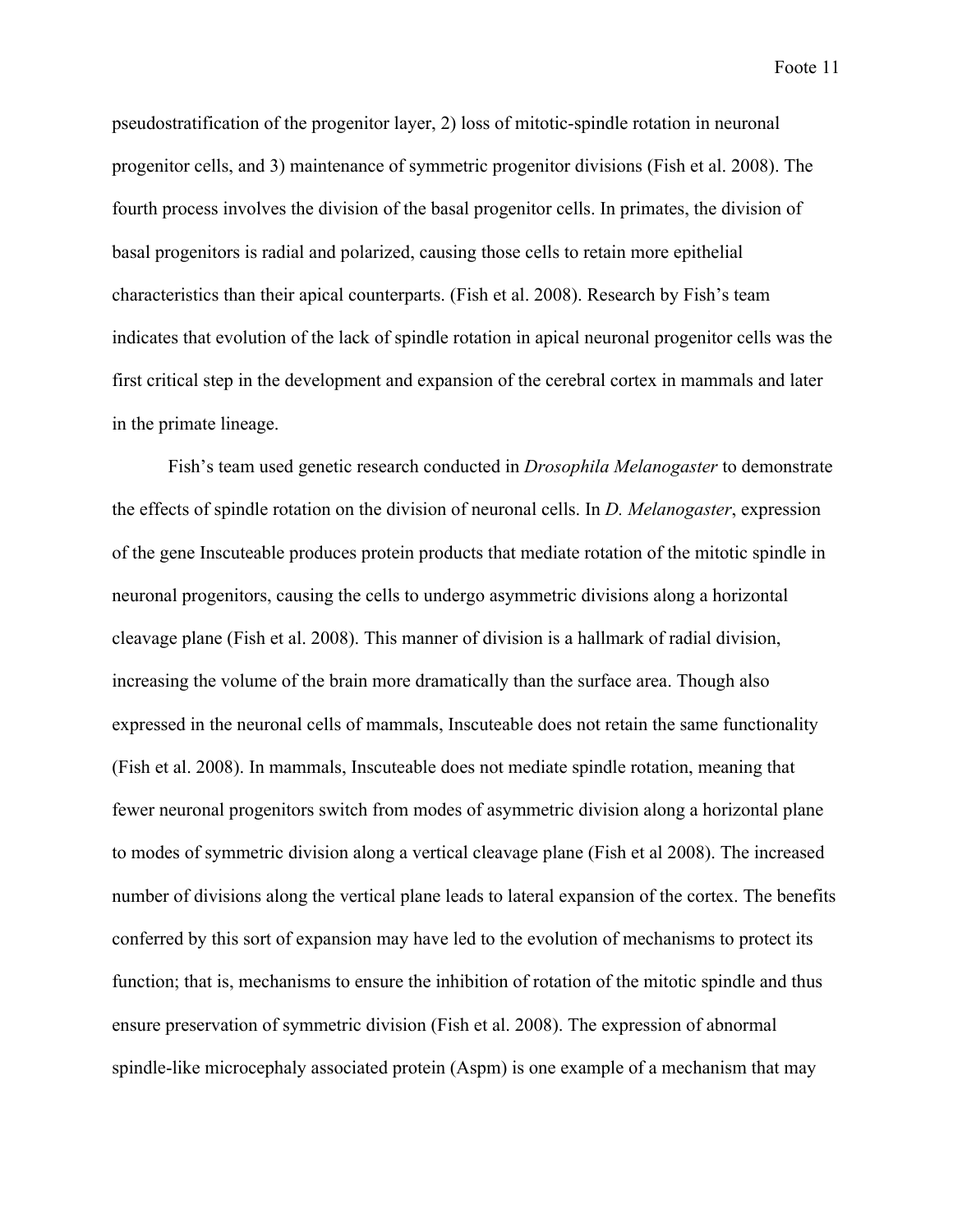have evolved to protect symmetric division of apical neural progenitor cells in the brains of mammals. Evidence of the influence of positive selection on Aspm expression along the lineage leading to hominids (detailed below) supports Fish's theory.

While Fish's theory seems well constructed, it could be that there are other mechanisms in place preventing the asymmetric division of neuronal precursors. Fish's theory could thus be strengthened by an experimental demonstration of the effects of forced spindle rotation in the apical neuronal progenitor cells of mammals. If Fish's theory is correct, forced spindle rotation should result in a switch in the cleavage plane, causing apical progenitors to divide in an asymmetric rather than symmetric manner. This difference should result in a cerebral cortex of reduced surface area. This experiment could be carried out by forcing the expression of the Drosophila Inscuteable gene in the neural progenitor cells of mice.

Research on the genetic determinants of diseases resulting in dramatically reduced brain size has identified several candidate genes that play an important role in determining cortical expansion. Protein products of these genes have functions that include, but are not limited to, regulation of spindle rotation.

### **Evolution of microcephaly-associated genes**

An abundance of research has been put into identifying the genetic determinants of autosomal recessive primary microcephaly (MCPH). Though the basic architecture of their brains remains the same, individuals with MCPH have dramatically smaller cerebral cortexes (Bond et al. 2005). MCPH patients retain normal motor function, but display reduced cognitive capacity (Bond et al. 2005). By determining what 'goes wrong' in the brains of MCPH patients, researchers have gained insight into some of the causes of cortical expansion. The disease phenotype appears to be caused by altered division of neuronal progenitor cells, resulting in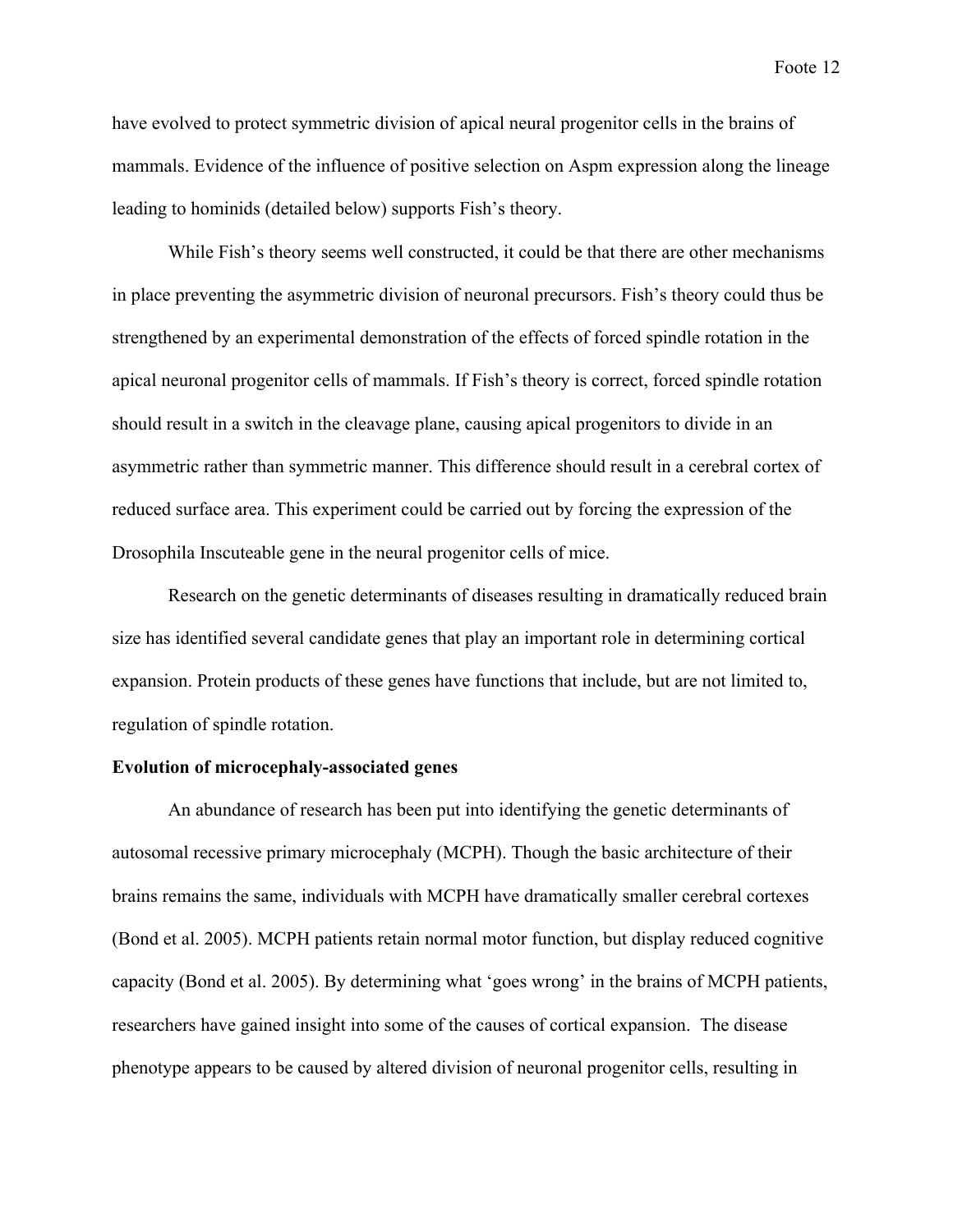fewer numbers of functional neurons. By identifying the genes mutated in MCPH patients, researchers have identified several candidate genes playing a role in neuronal progenitor cell division. By analyzing the homologs of these genes across species, researchers have been able to determine whether brain size has been under positive selection.

Mutations at six loci (MCPH1 – MCPH6) have been reported to cause clinically indistinguishable manifestations of the MCPH disorder (Bond et al. 2005). Thus far, researchers have determined that two of the genes commonly mutated in MCPH patients have undergone positive selection throughout primate evolution (Evans et al. 2004). These genes are microcephalin (MCPH1) and ASPM, which codes for the production of abnormal spindle-like microcephaly-associated protein (Evans et al. 2004).

MCPH1 codes for proteins responsible for DNA repair during the DNA replication processes in the S phase of the cell cycle (Evans et al. 2004). When MCPH1 is mutated, these repair proteins are not expressed and the cell fails to proceed through the cell cycle, arresting in G1 (Evans et al. 2004). Expression of this gene is most prominent within regions of active neurogenesis in the developing forebrain, demonstrating its importance in cortical expansion (Evans et al. 2004). It thus seems probable that this gene was under the influence of positive selection in highly encephalized animals. Construction of a phylogenetic tree based on MCPH1 reveals a trend of accelerated evolution along the primate lineage leading to modern humans (Evans et al 2004). The coding sequences of homologs of the MCPH1 gene were analyzed in a selection of species representative of key steps of the evolution of primates (Lemur, Squirrel monkey, Colobus monkey, Gibbon, Orangutan, Gorilla, Chimpanzee and human). The rate of gene evolution was determined by calculating the ratio of non-synonymous nucleotide substitutions (Ka) to synonymous nucleotide substitutions (Ks) between homologs (Evans et al.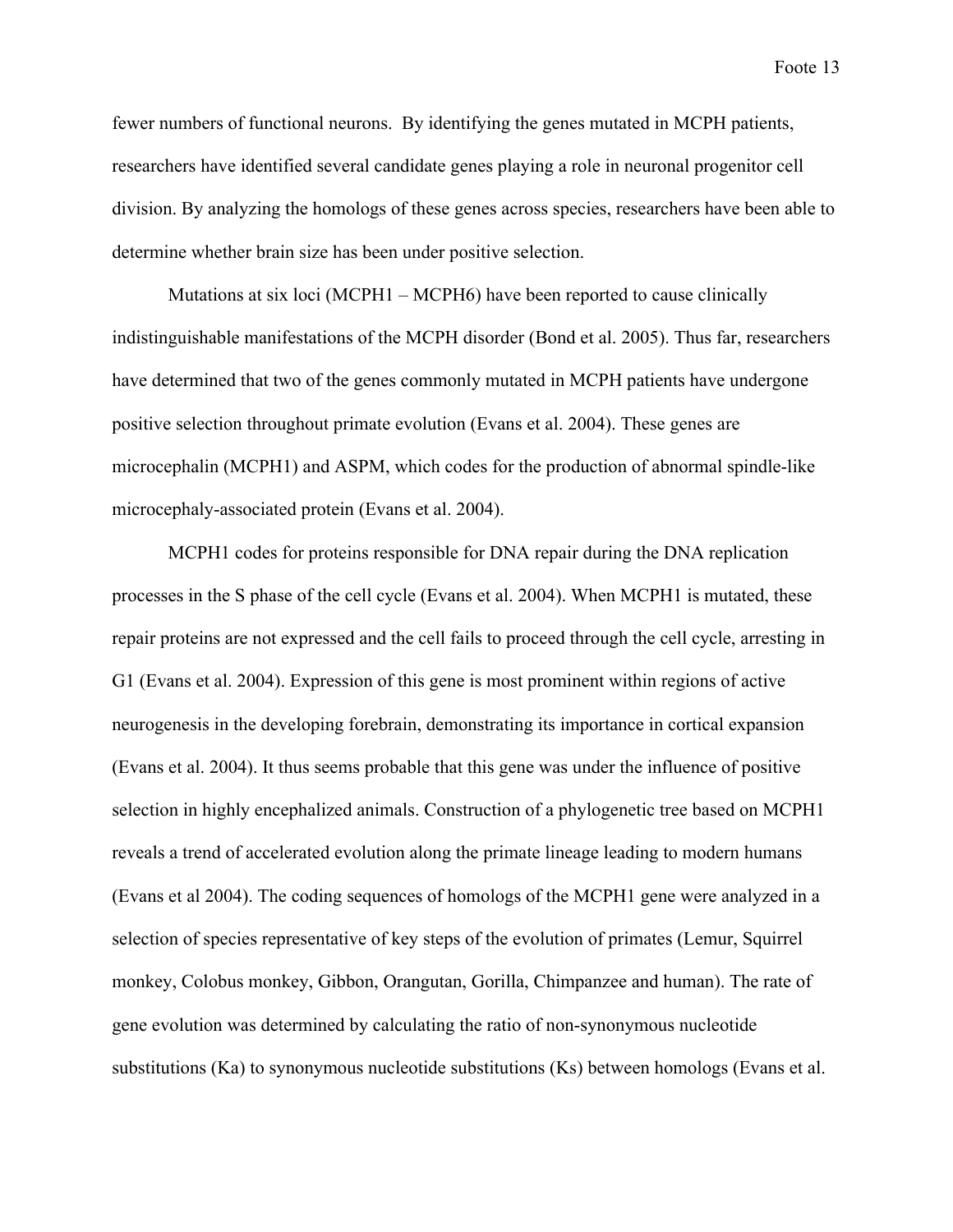2004). A ratio of Ka/Ks greater than one is taken as evidence of adaptive evolution (Evans et. al 2004). Figure 2 below shows the evolution of MCPH1 within primates, indicating the Ka/Ks ratio of each branch of the phylogenetic tree. Figure 3 shows the evolution of MCPH1 in other, non-primate taxa.





Figure Source: Evans, P.D., et al. "Reconstructing the evolutionary history of *microcephalin*, a gene controlling human brain size." Human Molecular Genetics 2004 **13(11):** 1139-1145.

**Fig. 3** Evolution of MCPH1 in other mammalian taxa



Figure Source: Evans, P.D., et al. "Reconstructing the evolutionary history of *microcephalin*, a gene controlling human brain size." Human Molecular Genetics 2004 **13(11):** 1139-1145.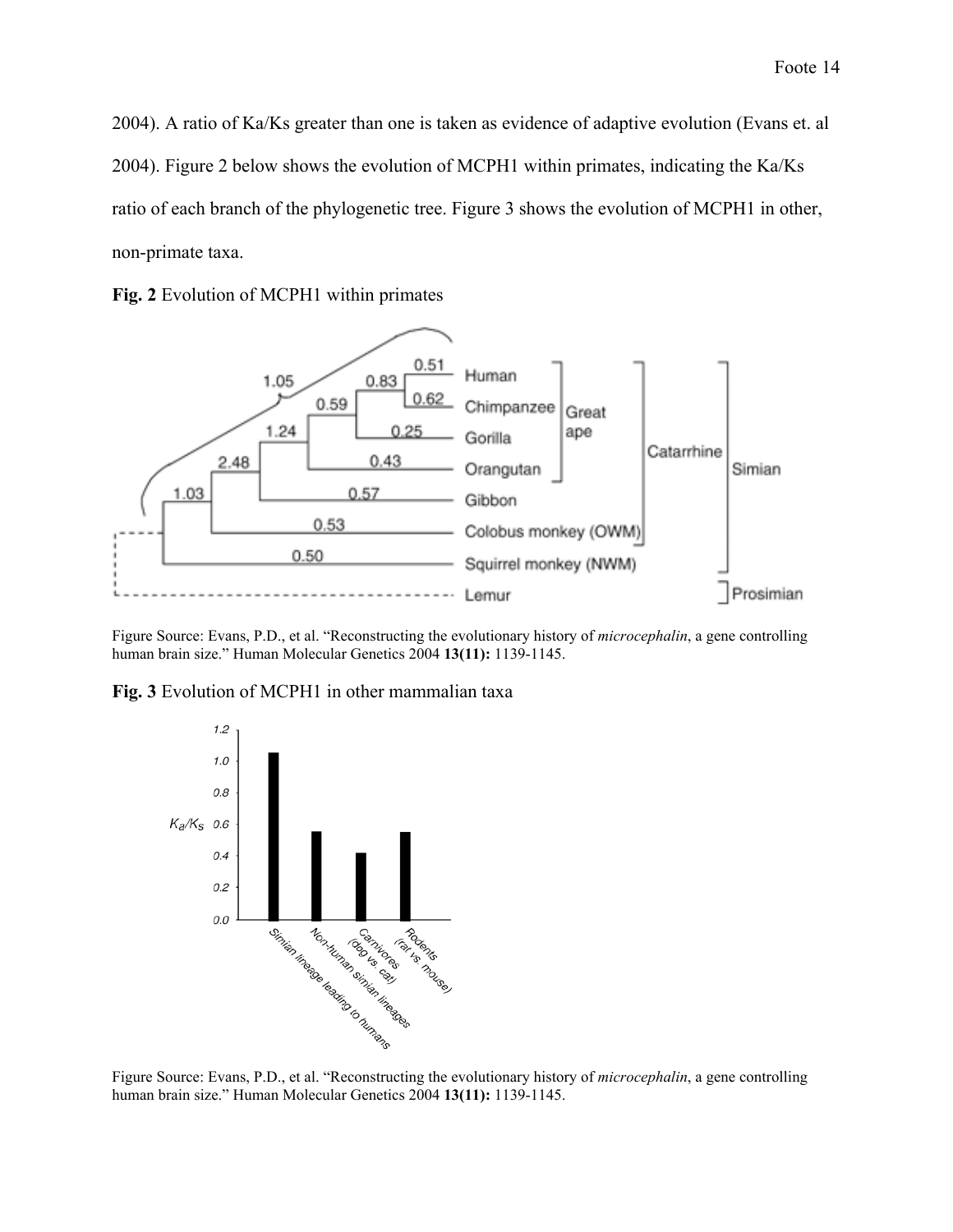As Figure 3 indicates, the Ka/Ks ratio is much higher along the simian lineage leading to humans than in other mammalian lineages. This finding indicates that positive selection has been acting on MCPH1 throughout the simian lineage leading to humans (Evans et al 2004). However, the authors of the study fail to discuss the fact that the evolution of MCPH1 has been slowing within the primate lineage leading to humans. As Figure 2 demonstrates, the Ka/Ks ratio has actually been falling along the simian lineage – at 0.51, the final branch of the phylogenetic tree marking the divergence of humans from chimpanzees has the lowest ratio. This trend seems to indicate that the evolutionary rate of MCPH1 has actually been slowing over time, perhaps due to the influence of stabilizing selection.

Like MCPH1, ASPM plays an important role in regulating the division of neuronal progenitor cells. In mammals, the protein products of ASPM localize to the poles of the mitotic spindle (Fish et al 2006). ASPM expression is necessary for maintaining the orientation of the mitotic spindle axis after the onset of anaphase, thereby ensuring symmetric cell division (Fish et al 2006). This maintenance of symmetric cell division promotes the lateral expansion of the cortex. ASPM is most highly expressed in the brain at sites of cerebral cortical neurogenesis, confirming its importance in the process of cortical expansion (Evans et al. 2004). The evolutionary rate of ASPM was analyzed by the same method used to analyze MCPH1. The rate of evolution of ASPM within primates is shown below in Figure 4.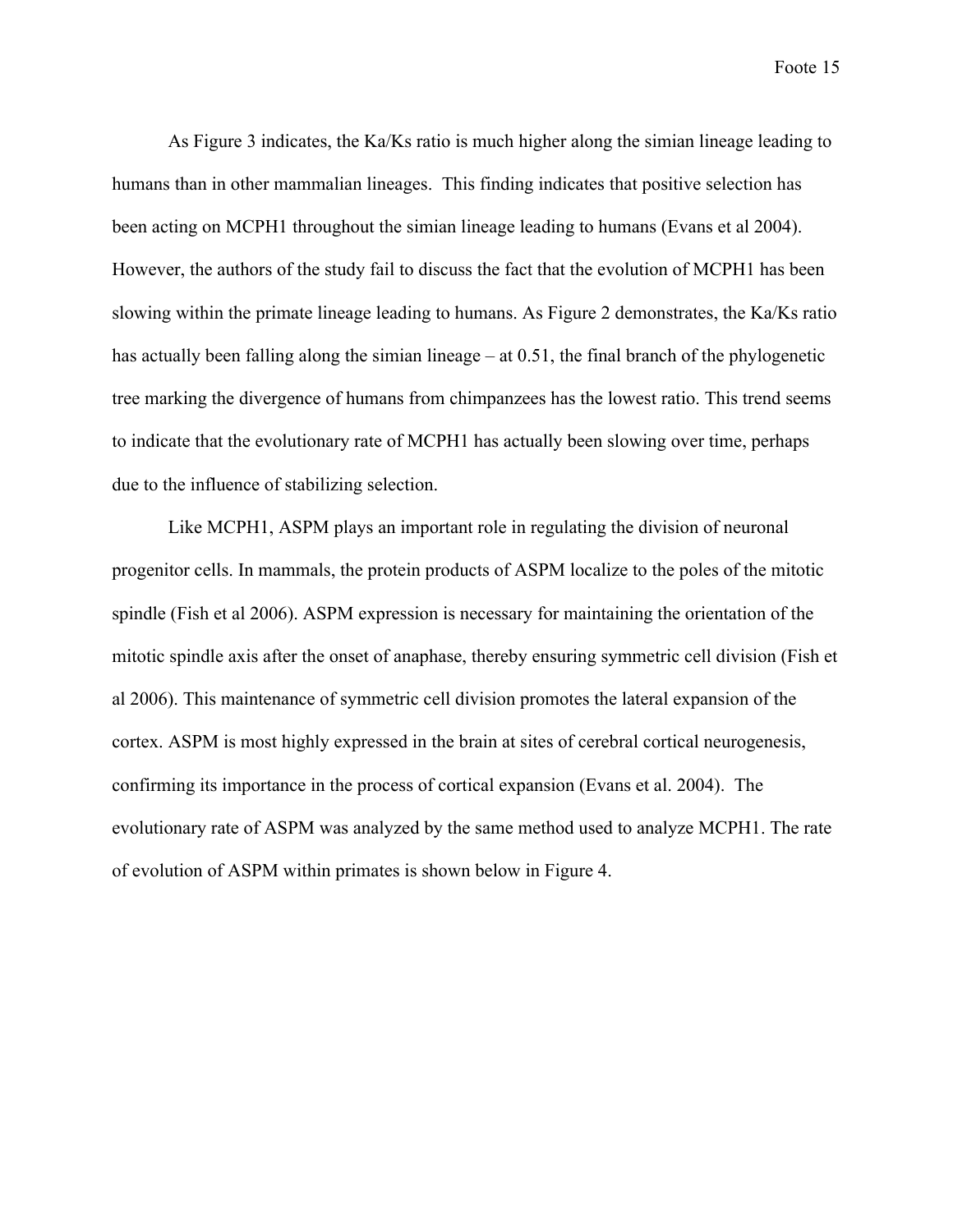



Figure source: Evans, P.D., et al. "Adaptive evolution of ASPM, a major determinant of cerebral cortical size in humans." Human Molecular Genetics 2004 **13(5**): 489-494.





Figure source: Evans, P.D., et al. "Adaptive evolution of ASPM, a major determinant of cerebral cortical size in humans." Human Molecular Genetics 2004 **13(5**): 489-494.

In noting that both ASPM and MCPH1 have been under positive selection along the primate lineage, Evans seems to grossly oversimplify his own findings. While Evans' conclusions are accurate, he fails to address the fact that the evolutionary rate of MCPH1 has been slowing along the lineage leading to modern humans, while the evolutionary rate of ASPM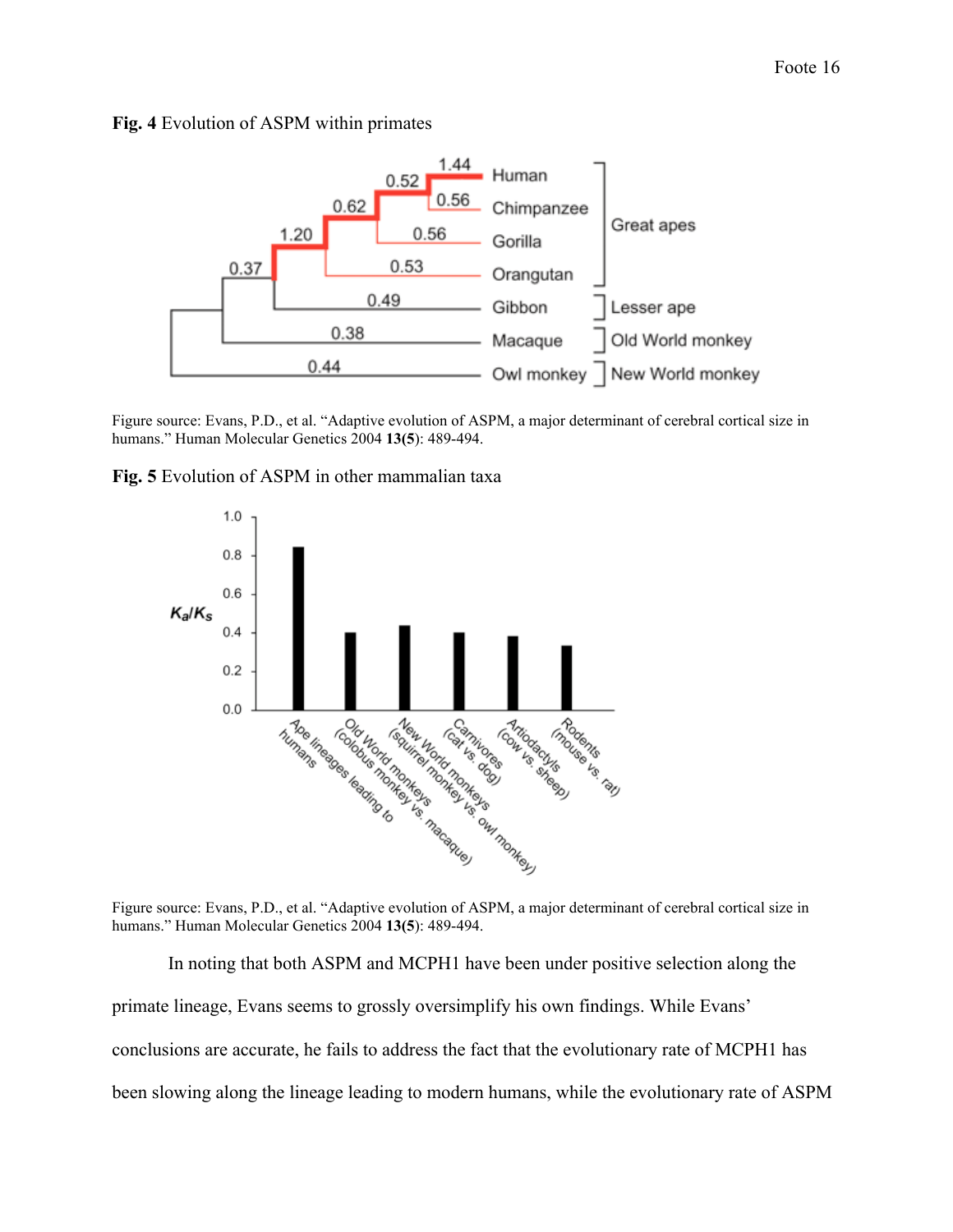has been accelerating. As Figures 2 and 4 show, the Ka/Ks ratio of MCPH1 is 0.51 along the branch of the phylogenetic tree leading to humans, while the Ka/Ks ratio of ASPM along the same branch is 1.44. This data seems to indicate that MCPH1 is coming under stabilizing selection, while selection pressures on ASPM are increasing. The differences in evolutionary rates could be due to the fact that MCPH1 and ASPM affect cell division in different ways.

It is important to note that, while MCPH1 and ASPM are highly expressed in cortical structures, their expression is not limited to the brain (Ponting and Jackson 2005). While MCPH1 and ASPM are both critically important to ensuring that neuronal progenitor cells divide properly, their functions may not be equally important to the proper division of other cell types. Specifically, as MCPH1 codes for proteins involved in DNA repair during chromosomal replication, its expression would be critical in cells of any bodily tissue. ASPM, however, is responsible for regulating the cleavage plane, ensuring that neuronal cells first divide in a symmetric rather than asymmetric manner. While the manner of cell division is important in the context of neuronal progenitors, it may not be as important for cells of other tissues. Thus, less stringent selective constraints may act on ASPM, leaving it freer to evolve than MCPH1. It is also possible that the function of ASPM is redundant, thus giving the gene more freedom to evolve under positive selection. As I mentioned in the previous section about cell biological processes underlying the division of neuronal cells, symmetric division is the natural state of neuronal progenitor cells. While ASPM ensures symmetric division, this is not to say that all neuronal precursor cells would divide asymmetrically in its absence. ASPM seems to function as a kind of insurance mechanism, ensuring that neuronal progenitor cells divide in a manner conducive to lateral expansion. However, since this function is not entirely necessary, it would not be subject to evolutionary constraints.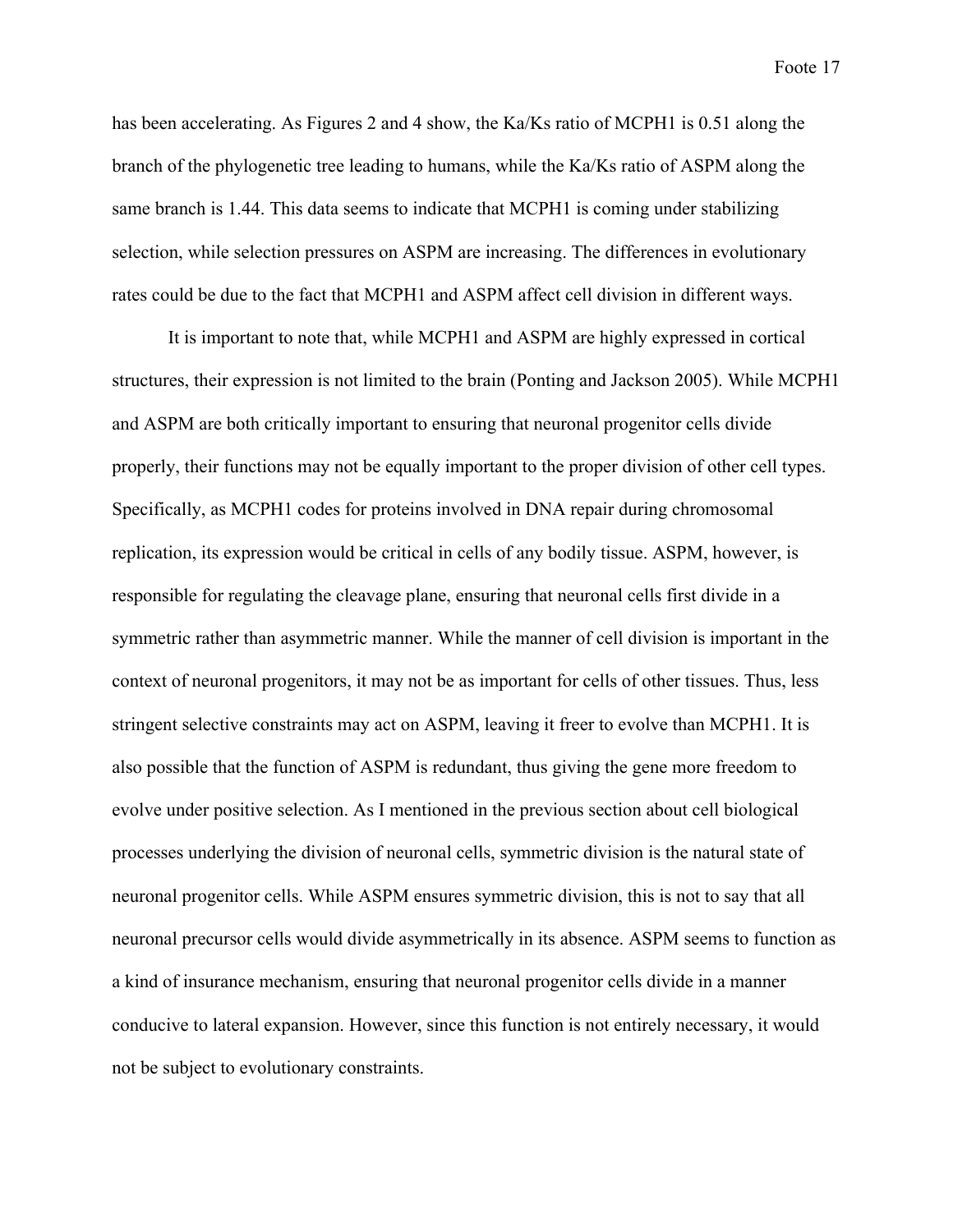Taken together, the evolutionary rate data indicates that MCPH1 evolved before ASPM. Though MCPH1 may have come under stabilizing selection, this does not necessarily indicate that evolutionary forces no longer favor expansion of the human brain. In summary, examination of the evolution of microceophaly associated genes convincingly indicates that brain size has been under positive selection along the mammalian lineage leading to humans. However, whether human brain size is currently under positive or stabilizing selection remains unclear.

# **Coefficients of variance**

Examination of the coefficient of additive genetic variance of human brain size indicates that the human brain is currently under stabilizing selection (Miller and Penke 2006). The coefficient of additive genetic variance (CVA) is a measure of the variation of a trait attributable to genetics, rather than environment. The CVA of a trait is a dimensionless quantity that is computed as a trait's coefficient of phenotypic variation multiplied by the square root of its narrow-sense heritability (Miller and Penke 2006). Evolutionary biologists have discovered that traits directly related to reproductive fitness and traits under directional selection tend to have high CVA values (Miller and Penke 2006). Meanwhile, strong stabilizing selection, which favors strict canalization and mutation-resistance during development, drives the CVA towards 0 (Miller and Penke 2006). CVAs can thus be used as indices of recent selection. The CVAs of a variety of traits are shown in Table 1 below.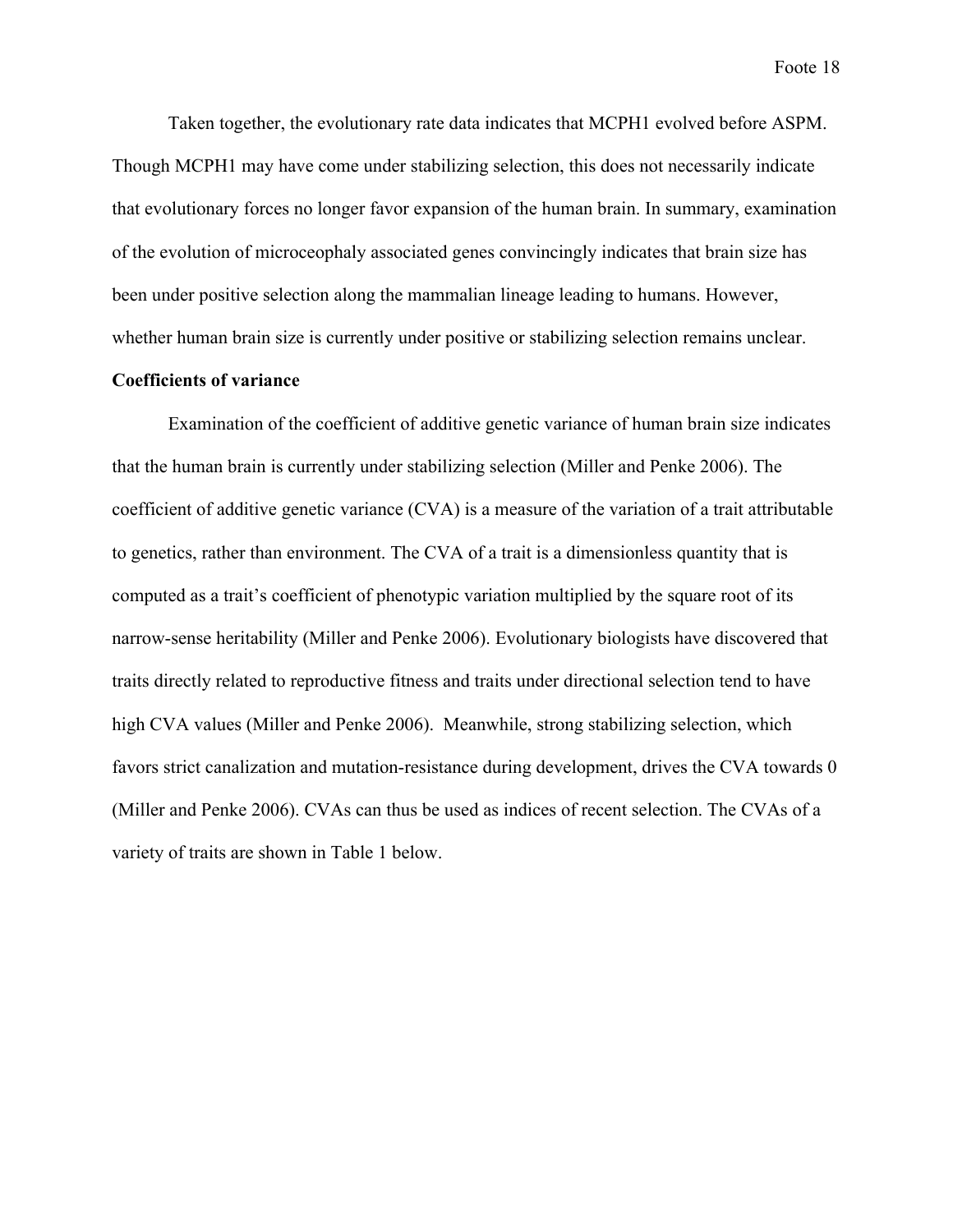| <b>Trait</b>                             | <b>CVA</b> |
|------------------------------------------|------------|
| Great tit: badge size (known to be under | 9.9        |
| directional selection)                   |            |
| Bollworm moth: Pheromone blend (known to | 2.8        |
| be under stabilizing selection)          |            |
| Human eye: central corneal thickness     | 8.09       |
| Human brain volume                       | 7.8        |
| Human lung volume                        | 10.2       |
| Human knee cartilage volume              | 20.5       |
| Human thyroid gland volume               | 24.7       |
| Human heart: left ventricle volume       | 31.7       |
| Human penis volume                       | 37.0       |
| Human breast volume                      | 61.5       |

**Table 1**: Compilation of CVAs in a variety of traits

Data compiled from: Miller, G. and L. Penke. "The evolution of human intelligence and the coefficient of additive genetic variance in human brain size." Intelligence 2007 35: 97-114.

The CVA of brain volume in modern humans was calculated using measures of brain volume taken from MRI studies. At 7.8, the CVA of brain volume is comparable to that of sexual ornaments known to be under directional selection and significantly greater than that of sexual traits under stabilizing selection (Miller and Penke 2006). However, the CVA of brain volume is significantly lower than the CVA of any other volumetrically measured human trait, indicating that brain volume may be under stabilizing, rather than directional, selection (Miller and Penke 2006).

The observed stabilizing selection could be attributed to the anatomical constraint imposed by female pelvic size (Miller and Penke 2006). The human brain is the largest boneencased structure that must fit through the mother's birth canal during childbirth. Prior to the (relatively recent) development of Cesarean sections, babies with excessively large heads would frequently die or cause the death of their mothers during childbirth. Thus, the chances of babies with larger-than-average brains surviving to pass on the genes responsible for the enlargement would be slim. Such an obstetric constraint could have imposed much of the stabilizing selection on brain size, dramatically reducing the CVA of brain volume (Miller and Penke 2006).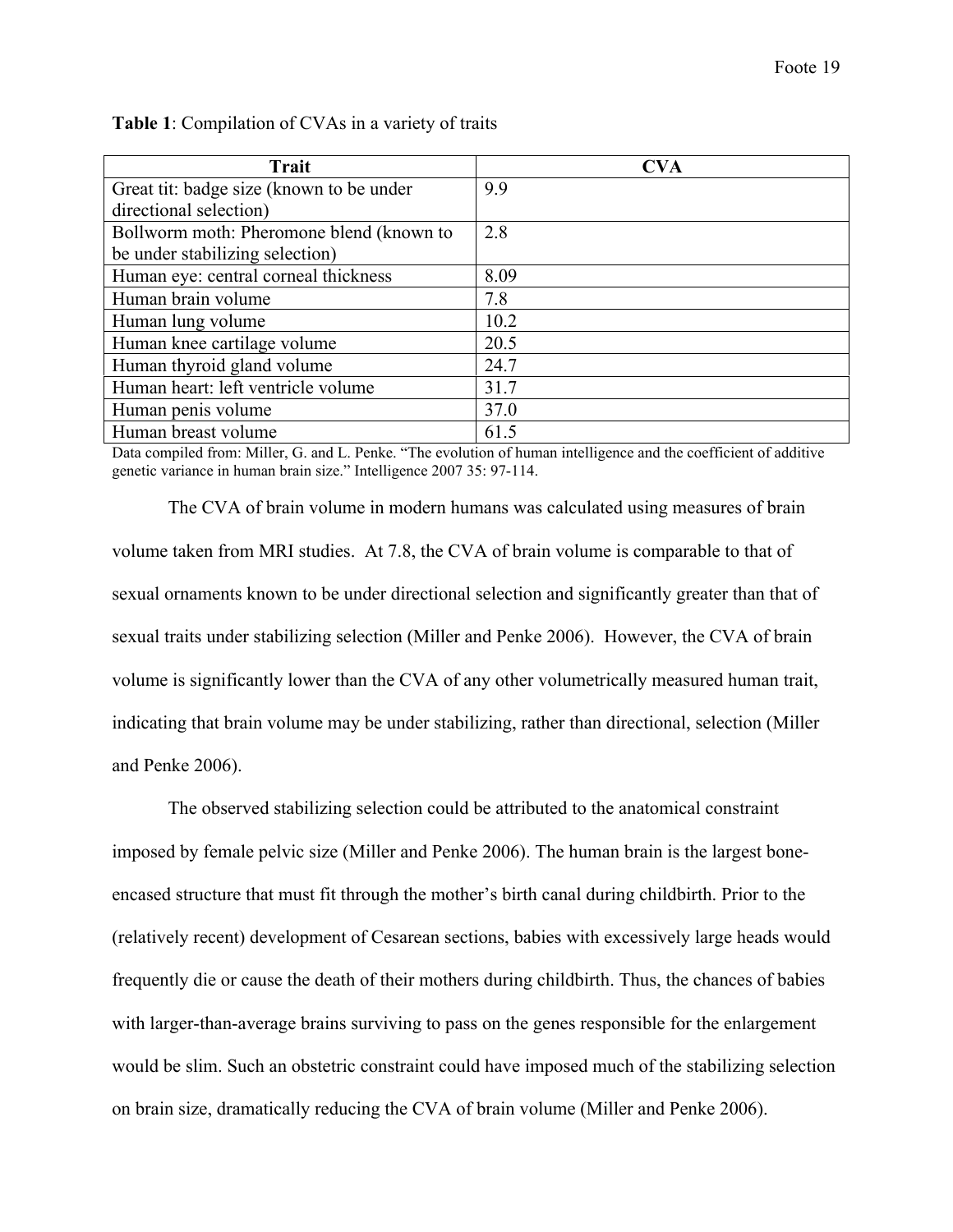While it is possible that the modern human brain is under stabilizing selection, I would like to posit three counterarguments to the conclusions of this study. First, Miller and Penke could simply have chosen poor standards of comparison, making the CVA of brain volume seem comparatively low. Miller and Penke note that many organs, including hearts and lungs have the ability to grow and shrink over time as a result of physiological demands (Miller and Penke 2006). Thus, the higher CVA values for these organ volumes may reflect temporary differences in organ use rather than stable variation in baseline size. Meanwhile, penis and breast size can vary tremendously without functional consequence. The fact that the CVAs of these sexual organs are several orders of magnitude higher than that of brain volume does not necessarily mean that brain volume is under stabilizing selection – it simply indicates that brain growth is more constrained.

Second, a low CVA could be a reflection of a high level of genetic redundancy in the brain. Given the particular importance of brain function, it is probable that an array of genes codes for the development of any given necessary structure or process. Such redundancy would guard against the adverse effects of a mutation in any given brain-development related gene. In such a system, certain genes important to brain expansion (such as MCPH1 or ASPM) could be under strong positive selection while genes regulating other features of development could be under stabilizing selection. If the genes under stabilizing selection were more prominent, this would explain the low CVA of the brain. Third, I propose that the CVA of the surface area of the cerebral cortex might provide a more accurate representation of the role of selection on brain evolution than the CVA of brain volume.

As I have discussed in previous sections of this paper, the development of the cerebral cortex in humans is primarily attained through lateral growth. The 'wrinkled' appearance of the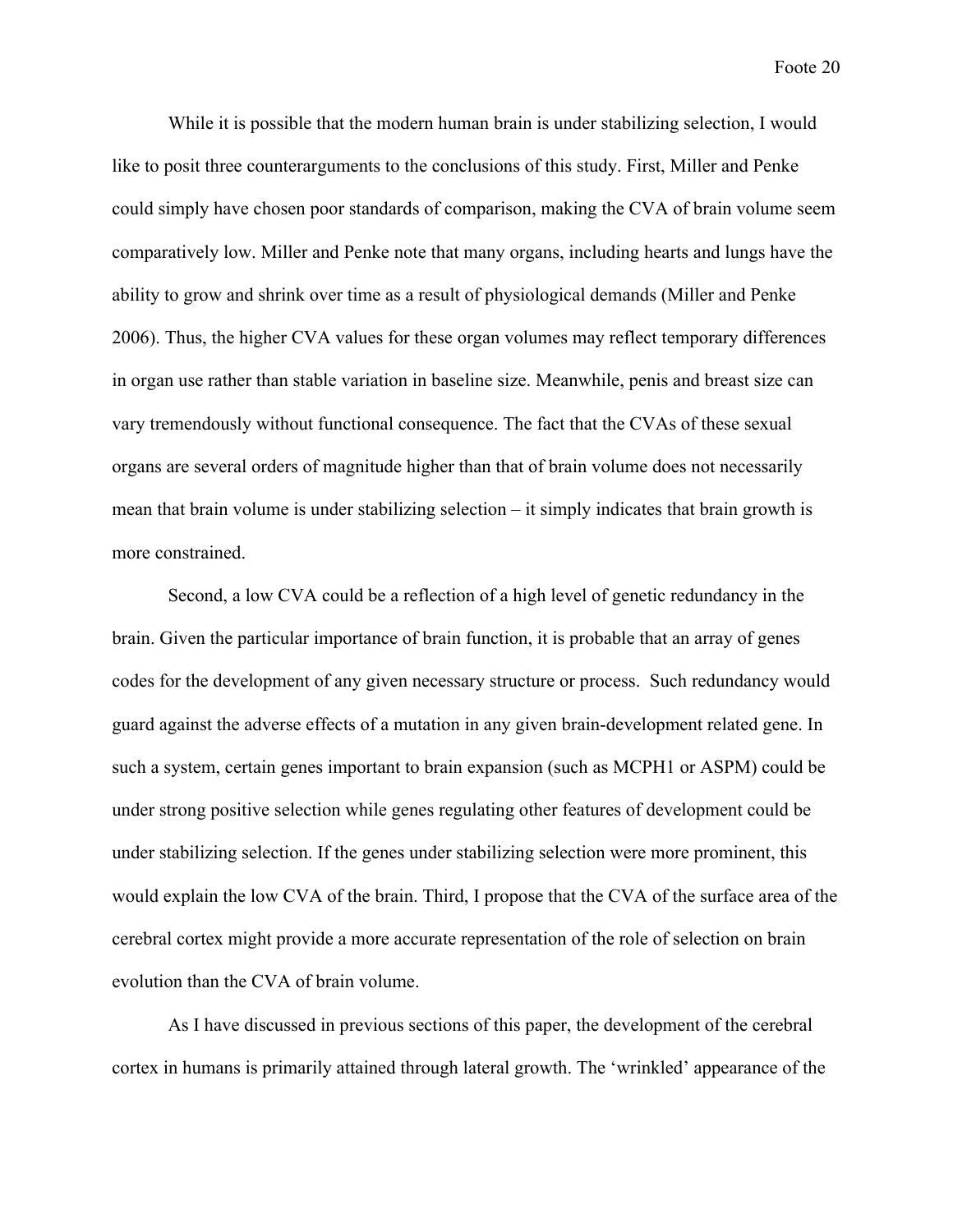cerebral cortex is the result of efficient packing of a large sheet of brain material into a relatively small space. While the volume of the brain may be restricted by the obstetric constraints mentioned above, it is possible that the surface area of the cerebral cortex is much more widely variable. As the cerebral cortex plays a key role in memory, attention, perceptual awareness, thought, language and consciousness, it is likely that the surface area of the cerebral cortex is much more highly correlated with intelligence than brain volume. The theory that brain volume is under stabilizing selection usually seems to conflict with the idea that there should be positive selection for increased intelligence (Miller and Penke 2006). An established link between intelligence and cortical size would provide a way around this conundrum.

Research conducted by Tuller, Kupiec, and Ruppin may refute the hypothesis that positive selection plays a greater role on evolution of the cerebral cortex. Research by Tuller's team indicates that genes highly expressed in the brain have significantly lower evolutionary rates (ERs) than genes highly expressed in somatic tissues (Tuller et al. 2008). Within the brain, genes highly expressed in cortical regions have lower ERs than genes highly expressed in subcortical regions (Tuller et al. 2008). The fact that genes expressed in the cortex are more highly conserved than genes expressed in subcortical regions could account for some, but not all of the difference between evolutionary rates (Tuller et al. 2008). Higher mean levels of gene expression in cortical rather than subcortical regions can at least partially explain this difference in conservation (Tuller et al. 2008).

It is important to note that the evolutionary rates calculated in Tuller's research are averages of all highly expressed genes in a given area. The lower ER of the cerebral cortex could thus be the result of genes with widely varying ERs – some highly expressed cortical genes could have extremely low ERs, balancing the effect of genes like ASPM that are under positive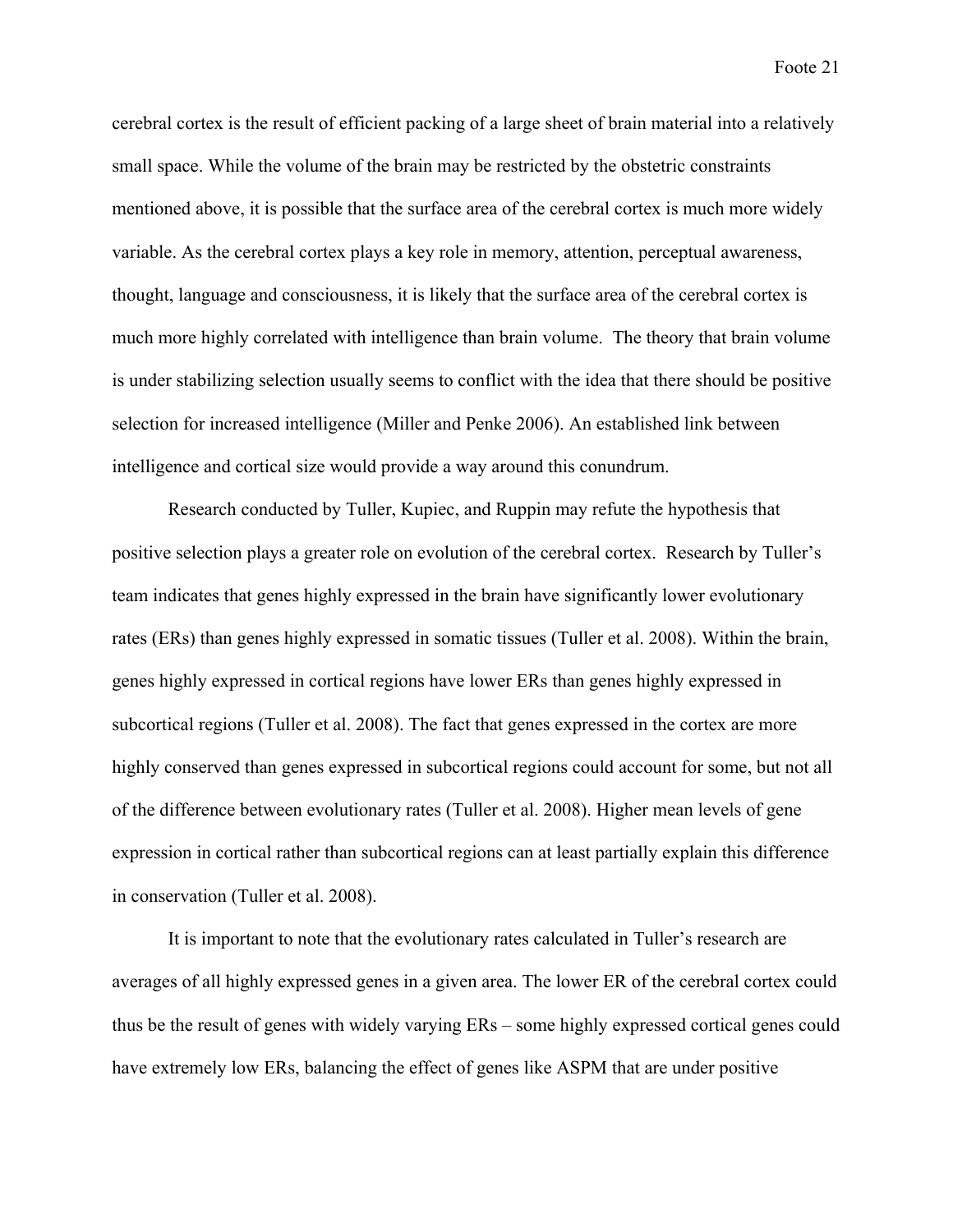selection. Thus, the lower ER of the cortex does not necessarily mean that some processes involved with cortical development are not under positive selection. It could also be the case that the genes responsible for mediating the manner of division of neuronal progenitors in the cortex are not particularly highly expressed (relative to other genes) and are not included in Tuller's calculations. As Tuller did not provide a list of genes analyzed, it is impossible to determine whether ASPM was included in his analysis. While some genes of the cortex must be highly constrained to support Tuller's findings, his results do not necessarily preclude cases of positive evolution on certain developmental processes of the cortex.

## **Concluding remarks**

Evidence from the fossil record and studies of evolutionary rates generally show that brain size was under positive selection through the first several branches of the primate lineage, but has come under stabilizing selection during Hominid evolution. The only piece of evidence directly conflating this trend shows evidence of positive selection on the ASPM gene along this most recent branch of the phylogenetic tree leading to humans. As ASPM is implicated in the division of neuronal precursors leading to lateral expansion of the cerebral cortex, this indicates that the surface area of the cortex may still be under positive selection, even if overall brain size is not. The cerebral cortex is essential for memory, thought, awareness and language acquisition – fundamental hallmarks of human intelligence. If it is the case that the size of the cerebral cortex is still under positive selection, this would support the common hypothesis that human intelligence is still under positive selection. It would be interesting for future research to determine the CVA of a linear measurement of the cerebral cortex and examine the possible link between cortical surface area and intelligence. A glance through recent literature indicates that mathematical models are being developed to 'flatten' the cortex, determining a measure of its